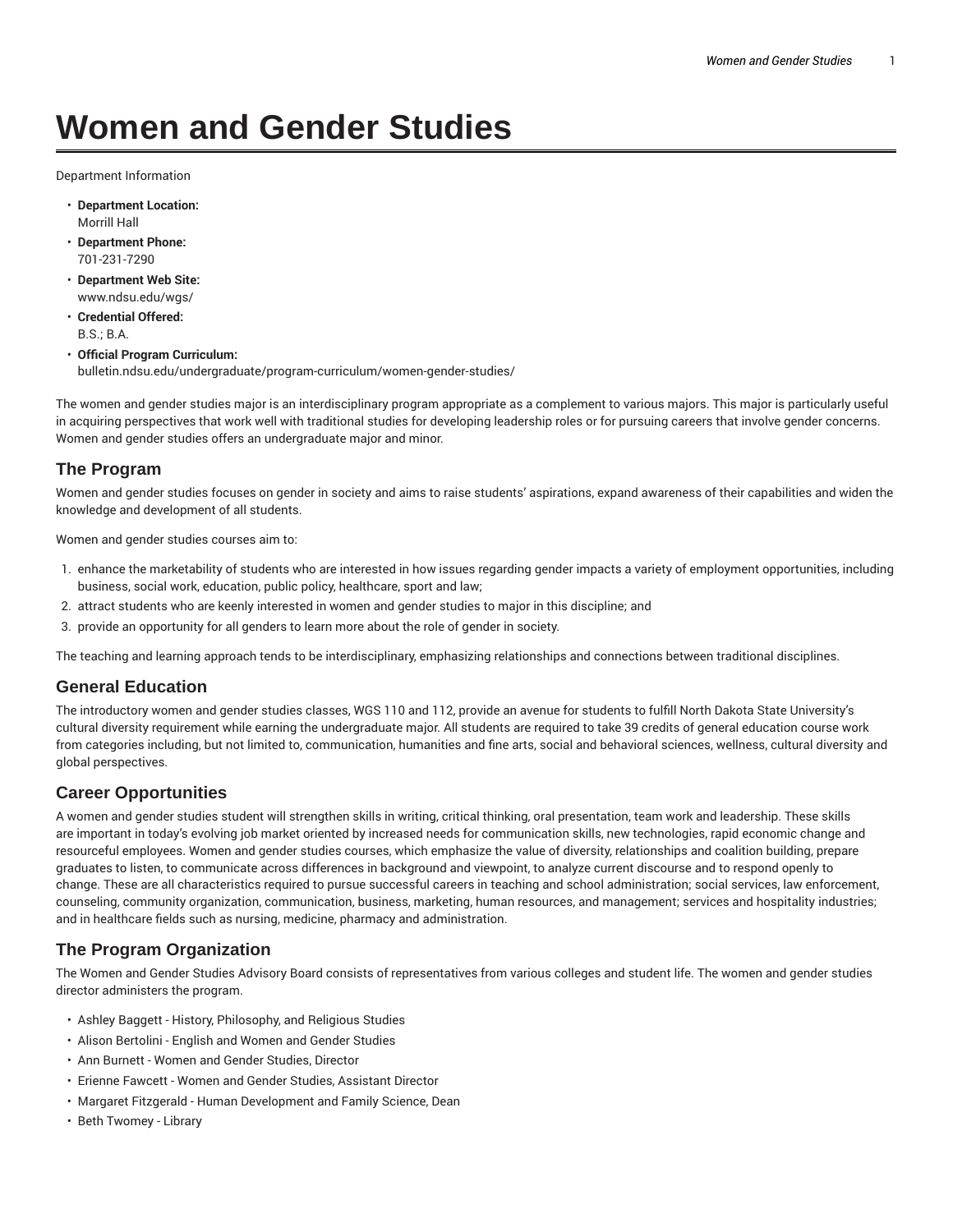- Christina Weber Sociology
- 1 women and gender studies student representative

The women and gender studies faculty includes NDSU staff who teach a women and gender studies course, or who wish to be allied with the women and gender studies program and identify with the women and gender studies program mission.

You cannot hope to build a better world without improving the individuals. To that end, each of us must work for our own improvement, and at the same time share a general responsibility for all humanity, our particular duty being to aid those to whom we think we can be most useful. ~Marie Curie

Quote from *Light One Candle*. N.Y. Peter Pauper Press, 1991.

#### **The Curriculum**

The women and gender studies major consists of a total of 36 approved semester credits. Students must take all seven core courses and then 15 elective credits in their area of choice.

The women and gender studies minor consists of a total of 18 approved semester credits. Students must take two required courses; then they may take four of any of the courses listed as core courses. At least three credits must be taken in the College of Arts, Humanities and Social Sciences and three credits in the College of Human Development and Education. Appropriate courses not on either the required or core list must be approved by the program administrators.

## **Plan of Study**

Please note this is a sample plan of study and not an official curriculum. Actual student schedules for each semester will vary depending on start year, education goals, applicable transfer credit, and course availability. Students are encouraged to work with their academic advisor on a regular basis to review degree progress and customize an individual plan of study.

| <b>First Year</b>                |                       |                                                            |                |
|----------------------------------|-----------------------|------------------------------------------------------------|----------------|
| Fall                             | <b>Credits Spring</b> |                                                            | <b>Credits</b> |
| <b>COMM 110</b>                  |                       | 3 ENGL 120                                                 | 3              |
| <b>ENGL 110</b>                  |                       | 4 Humanities and Fine Arts Gen Ed                          | 3              |
| Humanities and Fine Arts Gen Ed  |                       | 3 Science and Technology Gen Ed                            | 3              |
| Social/Behavioral Science Gen Ed |                       | 3 Social/Behavioral Science & Global<br>Perspective Gen Ed | 3              |
| Science/Technology Gen Ed        |                       | 3 Quantitative Reasoning Gen Ed                            | 3              |
|                                  | 16                    |                                                            | 15             |
| <b>Second Year</b>               |                       |                                                            |                |
| Fall                             | <b>Credits Spring</b> |                                                            | <b>Credits</b> |
| <b>WGS110</b>                    |                       | 3 WGS 112                                                  | 3              |
| <b>WGS</b> elective              |                       | 3 WGS elective                                             | 3              |
| AHSS Reg 1                       |                       | 3 AHSS Req 2                                               | 3              |
| Science/Technology w/ Lab Gen Ed |                       | 4 Wellness Gen Ed                                          | $\overline{2}$ |
| Second major or minor            |                       | 3 Second major or minor                                    | 3              |
|                                  | 16                    |                                                            | 14             |
| <b>Third Year</b>                |                       |                                                            |                |
| Fall                             | <b>Credits Spring</b> |                                                            | <b>Credits</b> |
| <b>WGS 340</b>                   |                       | 3 WGS 370                                                  | 3              |
| <b>WGS</b> elective              |                       | 3 WGS elective                                             | 3              |
| AHSS Req 3                       |                       | 3 Upper division writing                                   | 3              |
| Second major or minor            |                       | 3 Second major or minor                                    | 3              |
| Second major or minor            |                       | 3 Second major or minor                                    | 3              |
|                                  | 15                    |                                                            | 15             |